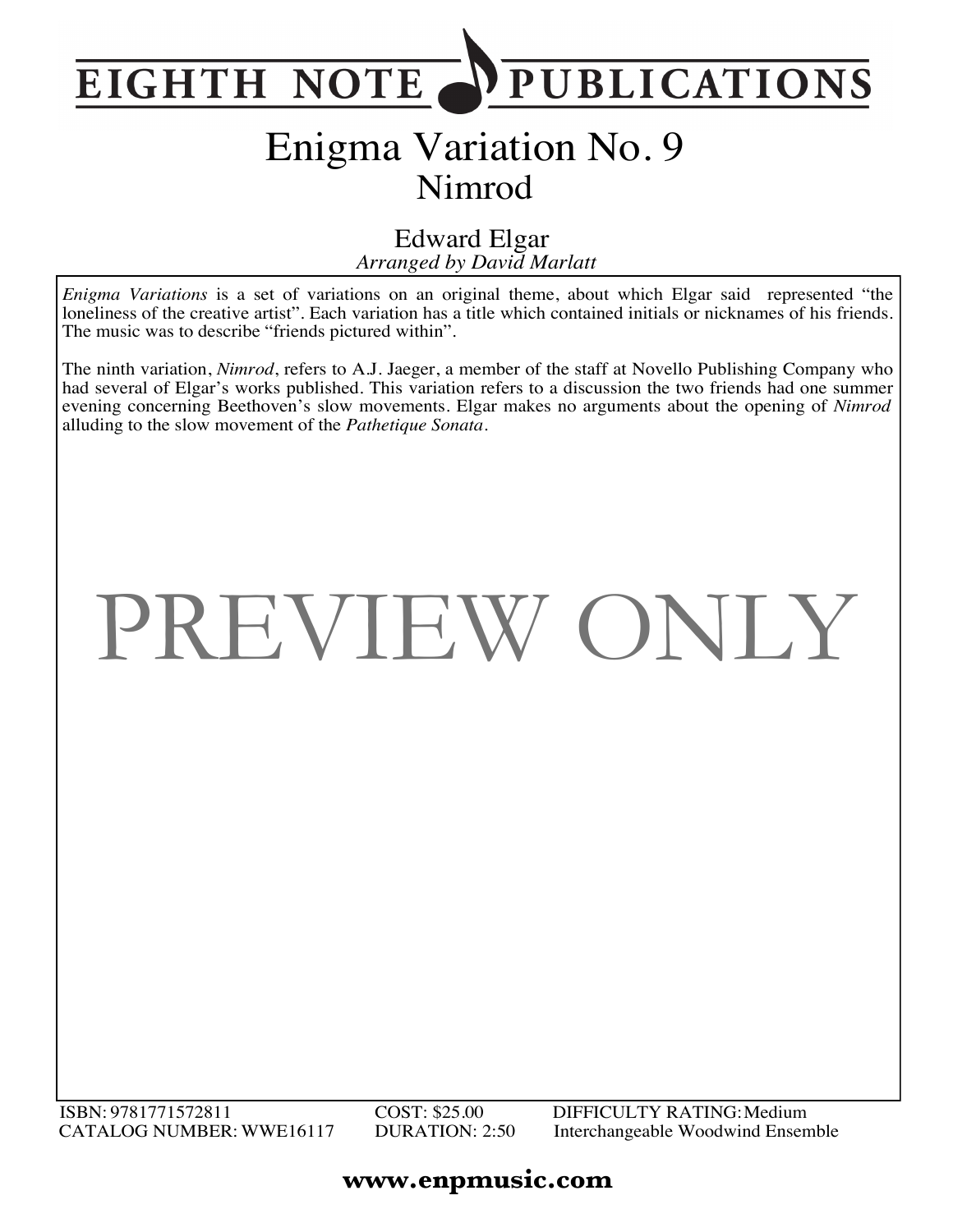#### *for Nancy Hublar* ENIGMA VARIATION No. 9 Nimrod



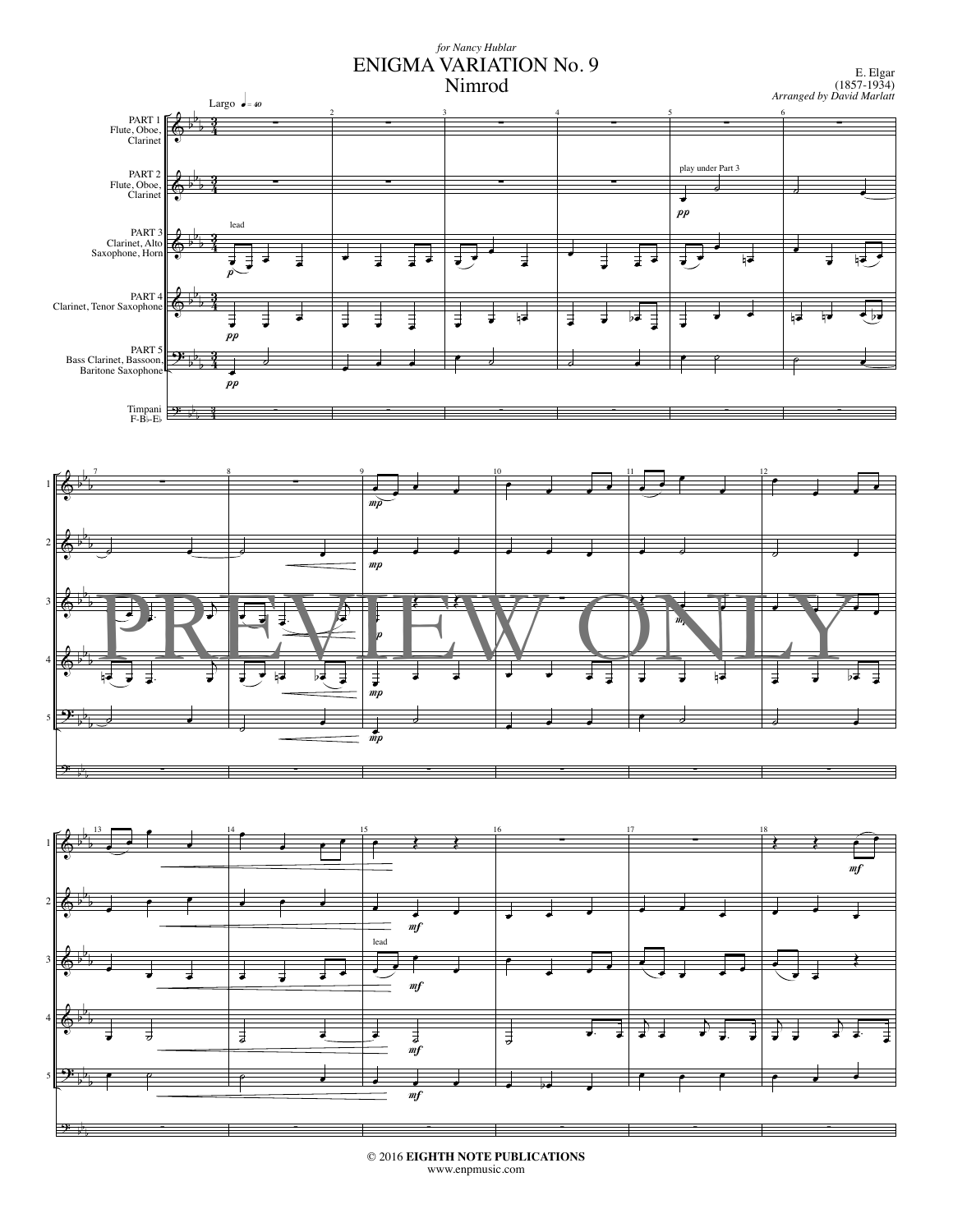